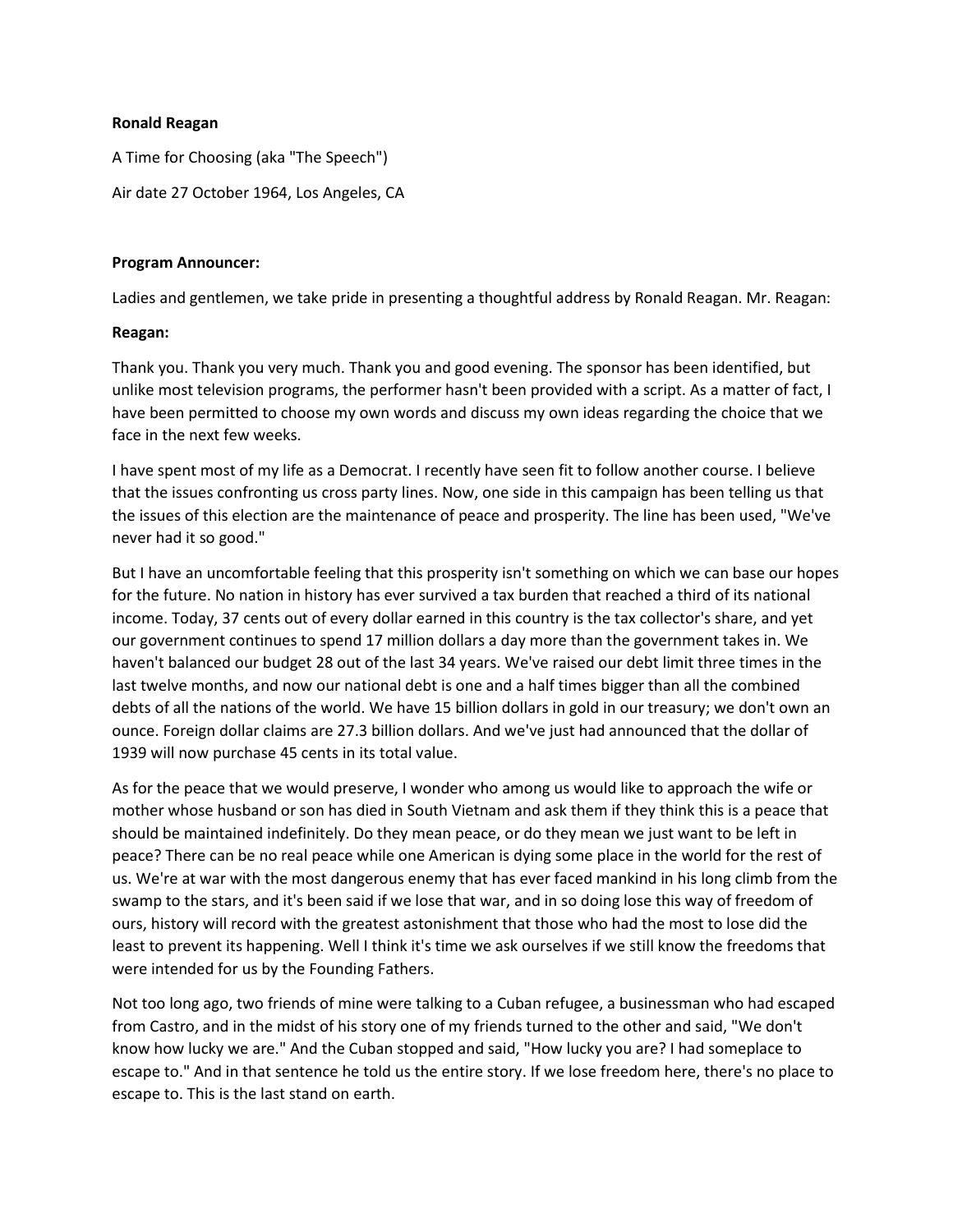And this idea that government is beholden to the people, that it has no other source of power except the sovereign people, is still the newest and the most unique idea in all the long history of man's relation to man.

This is the issue of this election: whether we believe in our capacity for self-government or whether we abandon the American revolution and confess that a little intellectual elite in a far-distant capitol can plan our lives for us better than we can plan them ourselves.

You and I are told increasingly we have to choose between a left or right. Well I'd like to suggest there is no such thing as a left or right. There's only an up or down: [up] man's old -- old-aged dream, the ultimate in individual freedom consistent with law and order, or down to the ant heap of totalitarianism. And regardless of their sincerity, their humanitarian motives, those who would trade our freedom for security have embarked on this downward course.

In this vote-harvesting time, they use terms like the "Great Society," or as we were told a few days ago by the President, we must accept a greater government activity in the affairs of the people. But they've been a little more explicit in the past and among themselves; and all of the things I now will quote have appeared in print. These are not Republican accusations. For example, they have voices that say, "The cold war will end through our acceptance of a not undemocratic socialism." Another voice says, "The profit motive has become outmoded. It must be replaced by the incentives of the welfare state." Or, "Our traditional system of individual freedom is incapable of solving the complex problems of the 20th century." Senator Fulbright has said at Stanford University that the Constitution is outmoded. He referred to the President as "our moral teacher and our leader," and he says he is "hobbled in his task by the restrictions of power imposed on him by this antiquated document." He must "be freed," so that he "can do for us" what he knows "is best." And Senator Clark of Pennsylvania, another articulate spokesman, defines liberalism as "meeting the material needs of the masses through the full power of centralized government."

Well, I, for one, resent it when a representative of the people refers to you and me, the free men and women of this country, as "the masses." This is a term we haven't applied to ourselves in America. But beyond that, "the full power of centralized government" -- this was the very thing the Founding Fathers sought to minimize. They knew that governments don't control things. A government can't control the economy without controlling people. And they know when a government sets out to do that, it must use force and coercion to achieve its purpose. They also knew, those Founding Fathers, that outside of its legitimate functions, government does nothing as well or as economically as the private sector of the economy.

Now, we have no better example of this than government's involvement in the farm economy over the last 30 years. Since 1955, the cost of this program has nearly doubled. One-fourth of farming in America is responsible for 85% of the farm surplus. Three-fourths of farming is out on the free market and has known a 21% increase in the per capita consumption of all its produce. You see, that one-fourth of farming -- that's regulated and controlled by the federal government. In the last three years we've spent 43 dollars in the feed grain program for every dollar bushel of corn we don't grow.

Senator Humphrey last week charged that Barry Goldwater, as President, would seek to eliminate farmers. He should do his homework a little better, because he'll find out that we've had a decline of 5 million in the farm population under these government programs. He'll also find that the Democratic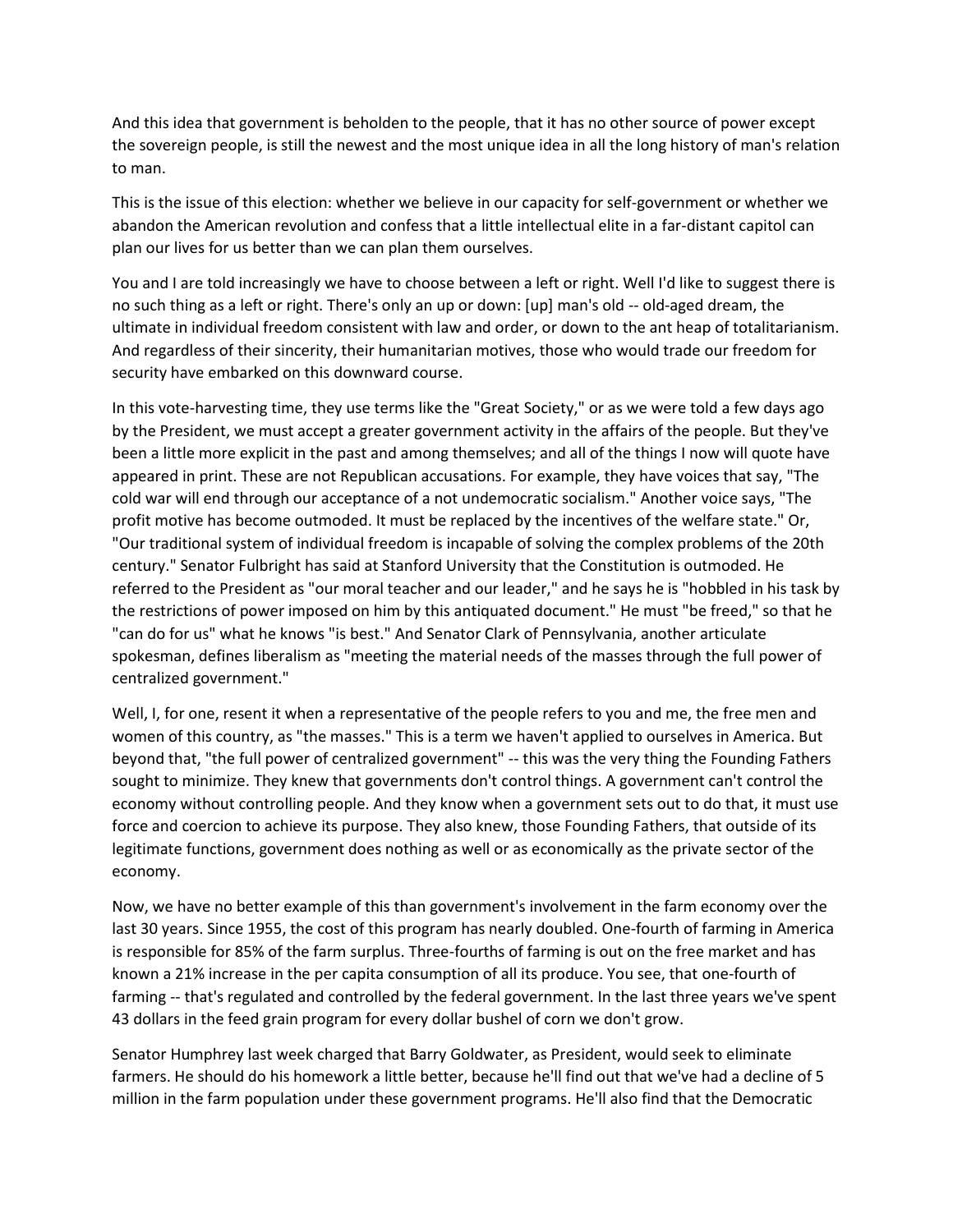administration has sought to get from Congress [an] extension of the farm program to include that three-fourths that is now free. He'll find that they've also asked for the right to imprison farmers who wouldn't keep books as prescribed by the federal government. The Secretary of Agriculture asked for the right to seize farms through condemnation and resell them to other individuals. And contained in that same program was a provision that would have allowed the federal government to remove 2 million farmers from the soil.

At the same time, there's been an increase in the Department of Agriculture employees. There's now one for every 30 farms in the United States, and still they can't tell us how 66 shiploads of grain headed for Austria disappeared without a trace and Billie Sol Estes never left shore.

Every responsible farmer and farm organization has repeatedly asked the government to free the farm economy, but how -- who are farmers to know what's best for them? The wheat farmers voted against a wheat program. The government passed it anyway. Now the price of bread goes up; the price of wheat to the farmer goes down.

Meanwhile, back in the city, under urban renewal the assault on freedom carries on. Private property rights [are] so diluted that public interest is almost anything a few government planners decide it should be. In a program that takes from the needy and gives to the greedy, we see such spectacles as in Cleveland, Ohio, a million-and-a-half-dollar building completed only three years ago must be destroyed to make way for what government officials call a "more compatible use of the land." The President tells us he's now going to start building public housing units in the thousands, where heretofore we've only built them in the hundreds. But FHA [Federal Housing Authority] and the Veterans Administration tell us they have 120,000 housing units they've taken back through mortgage foreclosure. For three decades, we've sought to solve the problems of unemployment through government planning, and the more the plans fail, the more the planners plan. The latest is the Area Redevelopment Agency.

They've just declared Rice County, Kansas, a depressed area. Rice County, Kansas, has two hundred oil wells, and the 14,000 people there have over 30 million dollars on deposit in personal savings in their banks. And when the government tells you you're depressed, lie down and be depressed.

We have so many people who can't see a fat man standing beside a thin one without coming to the conclusion the fat man got that way by taking advantage of the thin one. So they're going to solve all the problems of human misery through government and government planning. Well, now, if government planning and welfare had the answer -- and they've had almost 30 years of it -- shouldn't we expect government to read the score to us once in a while? Shouldn't they be telling us about the decline each year in the number of people needing help? The reduction in the need for public housing?

But the reverse is true. Each year the need grows greater; the program grows greater. We were told four years ago that 17 million people went to bed hungry each night. Well that was probably true. They were all on a diet. But now we're told that 9.3 million families in this country are poverty-stricken on the basis of earning less than 3,000 dollars a year. Welfare spending [is] 10 times greater than in the dark depths of the Depression. We're spending 45 billion dollars on welfare. Now do a little arithmetic, and you'll find that if we divided the 45 billion dollars up equally among those 9 million poor families, we'd be able to give each family 4,600 dollars a year. And this added to their present income should eliminate poverty. Direct aid to the poor, however, is only running only about 600 dollars per family. It would seem that someplace there must be some overhead.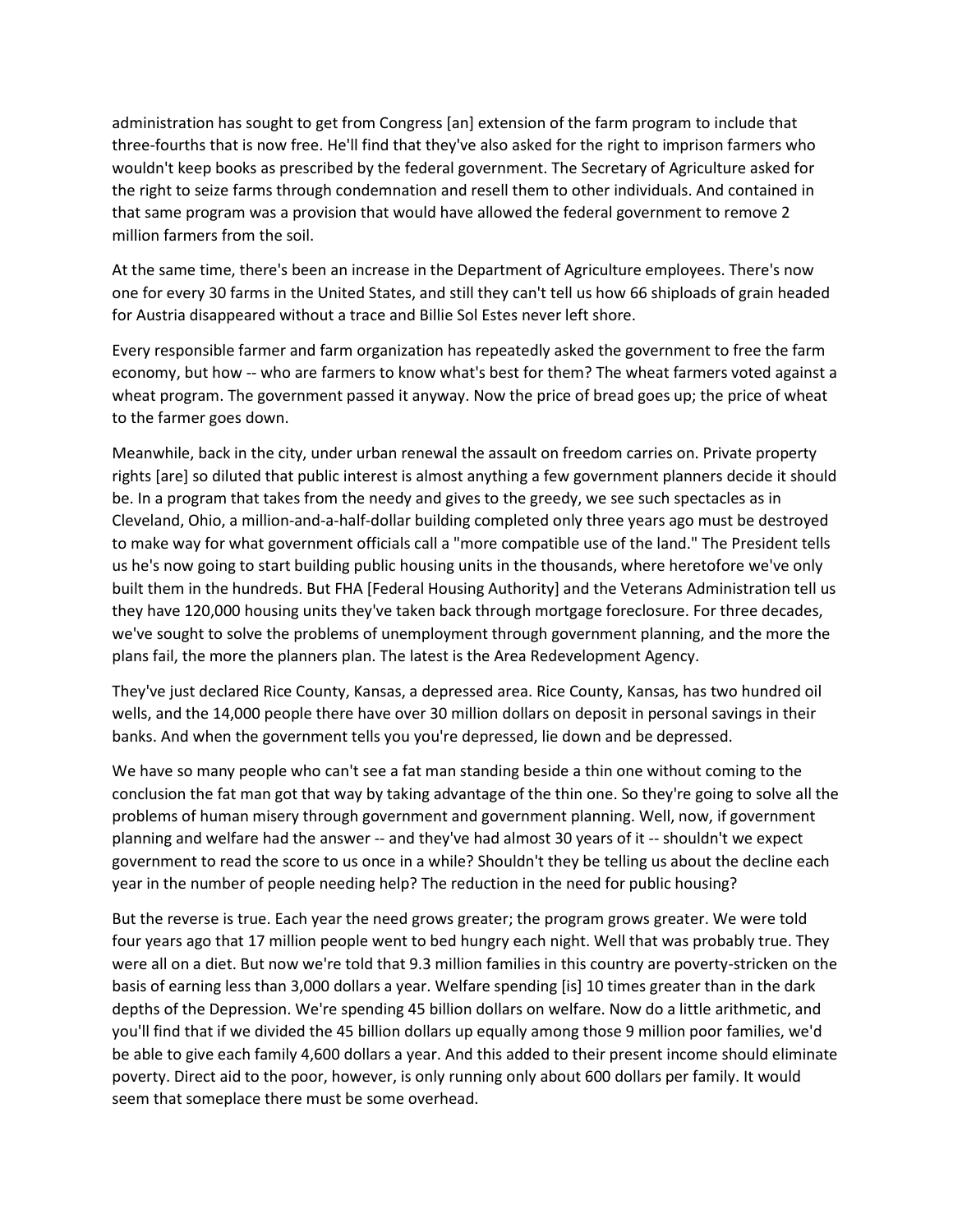Now -- so now we declare "war on poverty," or "You, too, can be a Bobby Baker." Now do they honestly expect us to believe that if we add 1 billion dollars to the 45 billion we're spending, one more program to the 30-odd we have -- and remember, this new program doesn't replace any, it just duplicates existing programs -- do they believe that poverty is suddenly going to disappear by magic? Well, in all fairness I should explain there is one part of the new program that isn't duplicated. This is the youth feature. We're now going to solve the dropout problem, juvenile delinquency, by reinstituting something like the old CCC camps [Civilian Conservation Corps], and we're going to put our young people in these camps. But again we do some arithmetic, and we find that we're going to spend each year just on room and board for each young person we help 4,700 dollars a year. We can send them to Harvard for 2,700! Course, don't get me wrong. I'm not suggesting Harvard is the answer to juvenile delinquency.

But seriously, what are we doing to those we seek to help? Not too long ago, a judge called me here in Los Angeles. He told me of a young woman who'd come before him for a divorce. She had six children, was pregnant with her seventh. Under his questioning, she revealed her husband was a laborer earning 250 dollars a month. She wanted a divorce to get an 80 dollar raise. She's eligible for 330 dollars a month in the Aid to Dependent Children Program. She got the idea from two women in her neighborhood who'd already done that very thing.

Yet anytime you and I question the schemes of the do-gooders, we're denounced as being against their humanitarian goals. They say we're always "against" things -- we're never "for" anything.

Well, the trouble with our liberal friends is not that they're ignorant; it's just that they know so much that isn't so.

Now -- we're for a provision that destitution should not follow unemployment by reason of old age, and to that end we've accepted Social Security as a step toward meeting the problem.

But we're against those entrusted with this program when they practice deception regarding its fiscal shortcomings, when they charge that any criticism of the program means that we want to end payments to those people who depend on them for a livelihood. They've called it "insurance" to us in a hundred million pieces of literature. But then they appeared before the Supreme Court and they testified it was a welfare program. They only use the term "insurance" to sell it to the people. And they said Social Security dues are a tax for the general use of the government, and the government has used that tax. There is no fund, because Robert Byers, the actuarial head, appeared before a congressional committee and admitted that Social Security as of this moment is 298 billion dollars in the hole. But he said there should be no cause for worry because as long as they have the power to tax, they could always take away from the people whatever they needed to bail them out of trouble. And they're doing just that.

A young man, 21 years of age, working at an average salary -- his Social Security contribution would, in the open market, buy him an insurance policy that would guarantee 220 dollars a month at age 65. The government promises 127. He could live it up until he's 31 and then take out a policy that would pay more than Social Security. Now are we so lacking in business sense that we can't put this program on a sound basis, so that people who do require those payments will find they can get them when they're due -- that the cupboard isn't bare?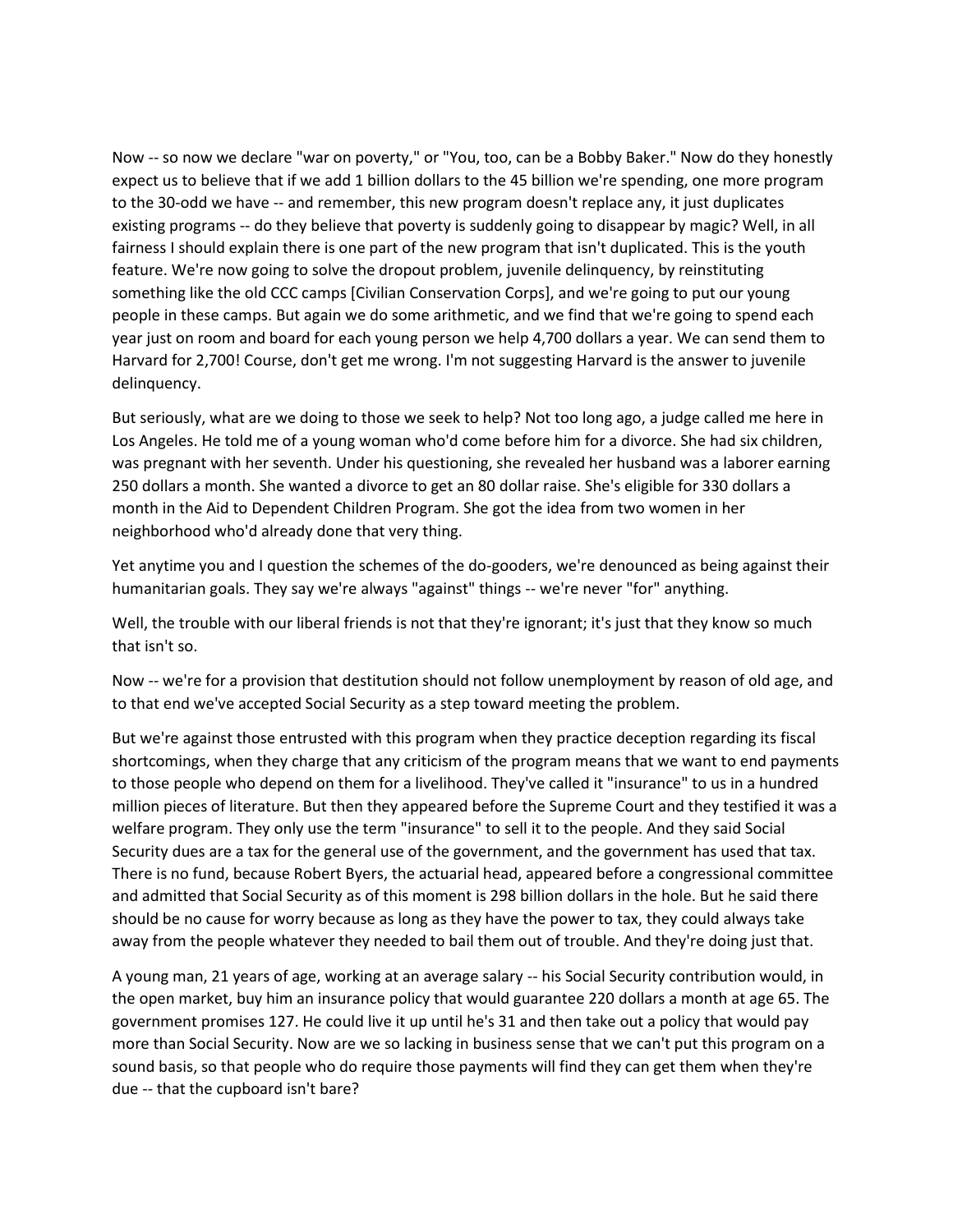## Barry Goldwater thinks we can.

At the same time, can't we introduce voluntary features that would permit a citizen who can do better on his own to be excused upon presentation of evidence that he had made provision for the nonearning years? Should we not allow a widow with children to work, and not lose the benefits supposedly paid for by her deceased husband? Shouldn't you and I be allowed to declare who our beneficiaries will be under this program, which we cannot do? I think we're for telling our senior citizens that no one in this country should be denied medical care because of a lack of funds. But I think we're against forcing all citizens, regardless of need, into a compulsory government program, especially when we have such examples, as was announced last week, when France admitted that their Medicare program is now bankrupt. They've come to the end of the road.

In addition, was Barry Goldwater so irresponsible when he suggested that our government give up its program of deliberate, planned inflation, so that when you do get your Social Security pension, a dollar will buy a dollar's worth, and not 45 cents worth?

I think we're for an international organization, where the nations of the world can seek peace. But I think we're against subordinating American interests to an organization that has become so structurally unsound that today you can muster a two-thirds vote on the floor of the General Assembly among nations that represent less than 10 percent of the world's population. I think we're against the hypocrisy of assailing our allies because here and there they cling to a colony, while we engage in a conspiracy of silence and never open our mouths about the millions of people enslaved in the Soviet colonies in the satellite nations.

I think we're for aiding our allies by sharing of our material blessings with those nations which share in our fundamental beliefs, but we're against doling out money government to government, creating bureaucracy, if not socialism, all over the world. We set out to help 19 countries. We're helping 107. We've spent 146 billion dollars. With that money, we bought a 2 million dollar yacht for Haile Selassie. We bought dress suits for Greek undertakers, extra wives for Kenya[n] government officials. We bought a thousand TV sets for a place where they have no electricity. In the last six years, 52 nations have bought 7 billion dollars worth of our gold, and all 52 are receiving foreign aid from this country.

No government ever voluntarily reduces itself in size. So, governments' programs, once launched, never disappear.

Actually, a government bureau is the nearest thing to eternal life we'll ever see on this earth.

Federal employees -- federal employees number two and a half million; and federal, state, and local, one out of six of the nation's work force employed by government. These proliferating bureaus with their thousands of regulations have cost us many of our constitutional safeguards. How many of us realize that today federal agents can invade a man's property without a warrant? They can impose a fine without a formal hearing, let alone a trial by jury? And they can seize and sell his property at auction to enforce the payment of that fine. In Chico County, Arkansas, James Wier over-planted his rice allotment. The government obtained a 17,000 dollar judgment. And a U.S. marshal sold his 960-acre farm at auction. The government said it was necessary as a warning to others to make the system work.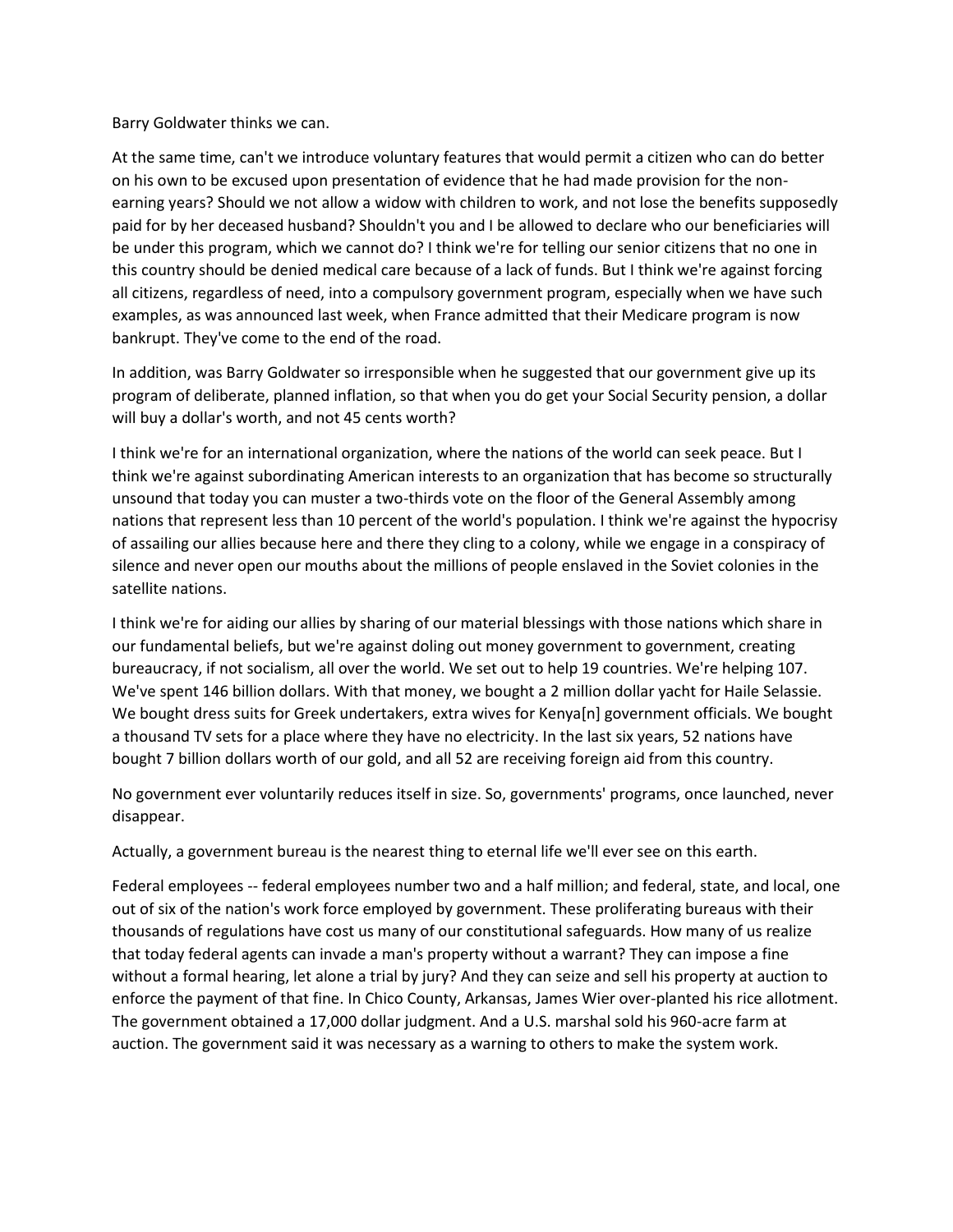Last February 19th at the University of Minnesota, Norman Thomas, six-times candidate for President on the Socialist Party ticket, said, "If Barry Goldwater became President, he would stop the advance of socialism in the United States." I think that's exactly what he will do.

But as a former Democrat, I can tell you Norman Thomas isn't the only man who has drawn this parallel to socialism with the present administration, because back in 1936, Mr. Democrat himself, Al Smith, the great American, came before the American people and charged that the leadership of his Party was taking the Party of Jefferson, Jackson, and Cleveland down the road under the banners of Marx, Lenin, and Stalin. And he walked away from his Party, and he never returned til the day he died -- because to this day, the leadership of that Party has been taking that Party, that honorable Party, down the road in the image of the labor Socialist Party of England.

Now it doesn't require expropriation or confiscation of private property or business to impose socialism on a people. What does it mean whether you hold the deed to the -- or the title to your business or property if the government holds the power of life and death over that business or property? And such machinery already exists. The government can find some charge to bring against any concern it chooses to prosecute. Every businessman has his own tale of harassment. Somewhere a perversion has taken place. Our natural, unalienable rights are now considered to be a dispensation of government, and freedom has never been so fragile, so close to slipping from our grasp as it is at this moment.

Our Democratic opponents seem unwilling to debate these issues. They want to make you and I believe that this is a contest between two men -- that we're to choose just between two personalities.

Well what of this man that they would destroy -- and in destroying, they would destroy that which he represents, the ideas that you and I hold dear? Is he the brash and shallow and trigger-happy man they say he is? Well I've been privileged to know him "when." I knew him long before he ever dreamed of trying for high office, and I can tell you personally I've never known a man in my life I believed so incapable of doing a dishonest or dishonorable thing.

This is a man who, in his own business before he entered politics, instituted a profit-sharing plan before unions had ever thought of it. He put in health and medical insurance for all his employees. He took 50 percent of the profits before taxes and set up a retirement program, a pension plan for all his employees. He sent monthly checks for life to an employee who was ill and couldn't work. He provides nursing care for the children of mothers who work in the stores. When Mexico was ravaged by the floods in the Rio Grande, he climbed in his airplane and flew medicine and supplies down there.

An ex-GI told me how he met him. It was the week before Christmas during the Korean War, and he was at the Los Angeles airport trying to get a ride home to Arizona for Christmas. And he said that [there were] a lot of servicemen there and no seats available on the planes. And then a voice came over the loudspeaker and said, "Any men in uniform wanting a ride to Arizona, go to runway such-and-such," and they went down there, and there was a fellow named Barry Goldwater sitting in his plane. Every day in those weeks before Christmas, all day long, he'd load up the plane, fly it to Arizona, fly them to their homes, fly back over to get another load.

During the hectic split-second timing of a campaign, this is a man who took time out to sit beside an old friend who was dying of cancer. His campaign managers were understandably impatient, but he said, "There aren't many left who care what happens to her. I'd like her to know I care." This is a man who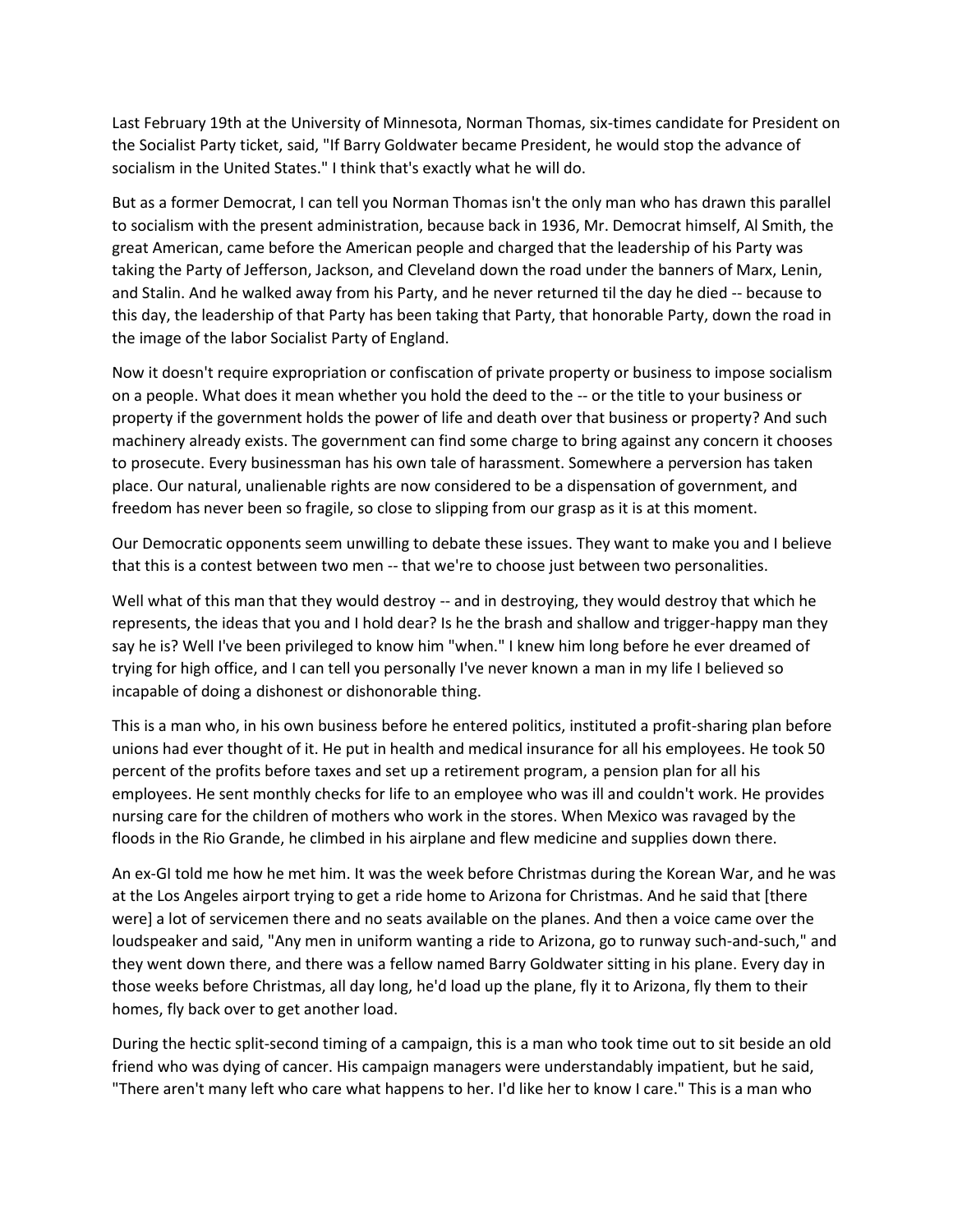said to his 19-year-old son, "There is no foundation like the rock of honesty and fairness, and when you begin to build your life on that rock, with the cement of the faith in God that you have, then you have a real start." This is not a man who could carelessly send other people's sons to war. And that is the issue of this campaign that makes all the other problems I've discussed academic, unless we realize we're in a war that must be won.

Those who would trade our freedom for the soup kitchen of the welfare state have told us they have a utopian solution of peace without victory. They call their policy "accommodation." And they say if we'll only avoid any direct confrontation with the enemy, he'll forget his evil ways and learn to love us. All who oppose them are indicted as warmongers. They say we offer simple answers to complex problems. Well, perhaps there is a simple answer -- not an easy answer -- but simple: If you and I have the courage to tell our elected officials that we want our national policy based on what we know in our hearts is morally right.

We cannot buy our security, our freedom from the threat of the bomb by committing an immorality so great as saying to a billion human beings now enslaved behind the Iron Curtain, "Give up your dreams of freedom because to save our own skins, we're willing to make a deal with your slave masters." Alexander Hamilton said, "A nation which can prefer disgrace to danger is prepared for a master, and deserves one." Now let's set the record straight. There's no argument over the choice between peace and war, but there's only one guaranteed way you can have peace -- and you can have it in the next second -- surrender.

Admittedly, there's a risk in any course we follow other than this, but every lesson of history tells us that the greater risk lies in appeasement, and this is the specter our well-meaning liberal friends refuse to face -- that their policy of accommodation is appeasement, and it gives no choice between peace and war, only between fight or surrender. If we continue to accommodate, continue to back and retreat, eventually we have to face the final demand -- the ultimatum. And what then -- when Nikita Khrushchev has told his people he knows what our answer will be? He has told them that we're retreating under the pressure of the Cold War, and someday when the time comes to deliver the final ultimatum, our surrender will be voluntary, because by that time we will have been weakened from within spiritually, morally, and economically. He believes this because from our side he's heard voices pleading for "peace at any price" or "better Red than dead," or as one commentator put it, he'd rather "live on his knees than die on his feet." And therein lies the road to war, because those voices don't speak for the rest of us.

You and I know and do not believe that life is so dear and peace so sweet as to be purchased at the price of chains and slavery. If nothing in life is worth dying for, when did this begin -- just in the face of this enemy? Or should Moses have told the children of Israel to live in slavery under the pharaohs? Should Christ have refused the cross? Should the patriots at Concord Bridge have thrown down their guns and refused to fire the shot heard 'round the world? The martyrs of history were not fools, and our honored dead who gave their lives to stop the advance of the Nazis didn't die in vain. Where, then, is the road to peace? Well it's a simple answer after all.

You and I have the courage to say to our enemies, "There is a price we will not pay." "There is a point beyond which they must not advance." And this -- this is the meaning in the phrase of Barry Goldwater's "peace through strength." Winston Churchill said, "The destiny of man is not measured by material computations. When great forces are on the move in the world, we learn we're spirits -- not animals."